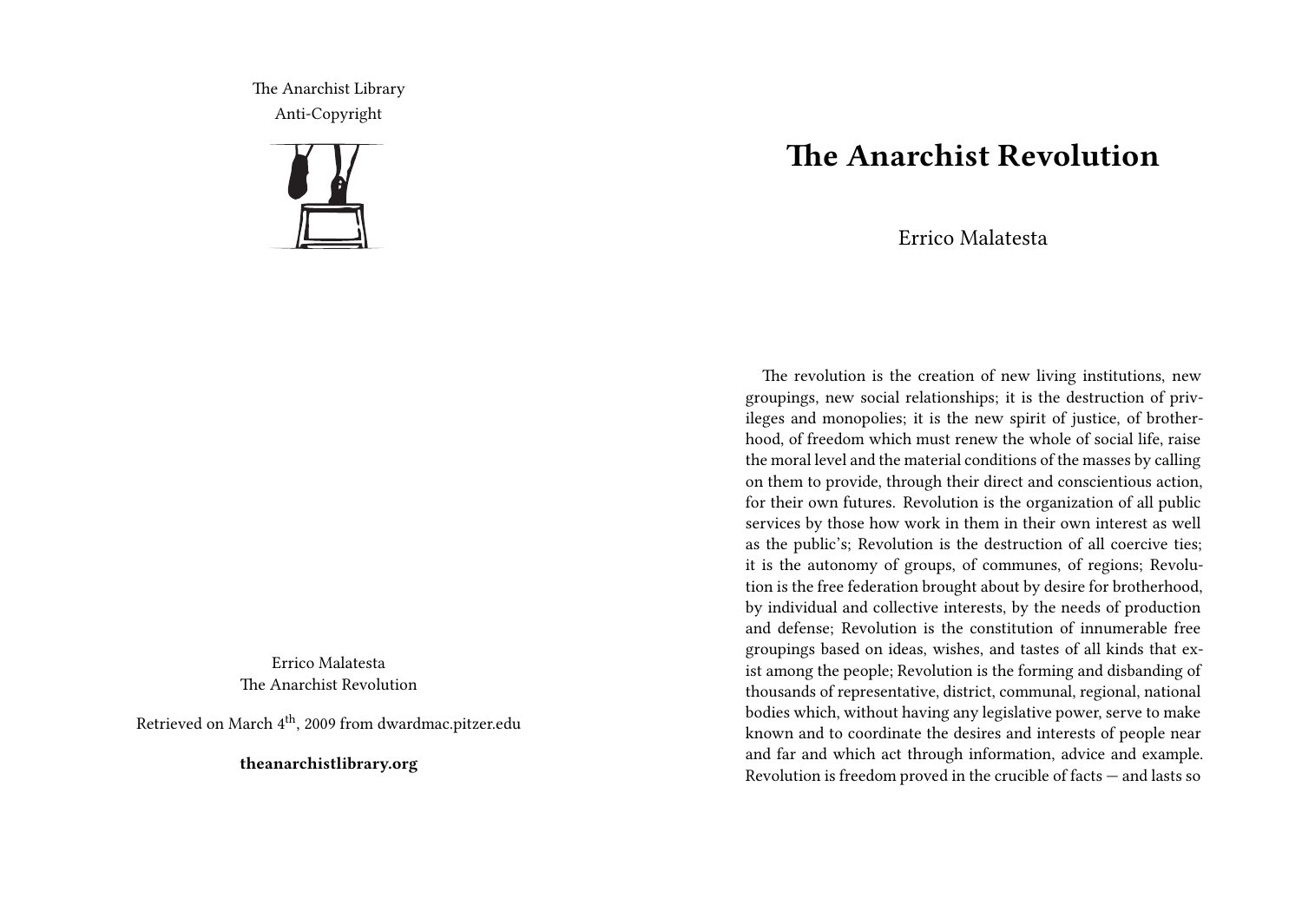long as freedom lasts, that is until others, taking advantage of the weariness that overtakes the masses, of the inevitable disappointments that follow exaggerated hopes, of the probable errors and human faults, succeed in constituting a power, which supported by an army of conscripts or mercenaries, lays down the law, arrests the movement at the point it has reached, and then begins the reaction.

The great majority of anarchists, if I am not mistaken, hold the view that human perfectibility and anarchy would not be achieved even in a few thousand years, if first one did not create by the revolution, made by a conscious majority, the necessary environment for freedom and well being. For this reason we want to make the revolution as soon as possible, and to do so we need to take advantage of all positive forces and every favorable situation which arises.

The task of the conscious minority is to profit from very situation to change the environment in a way that will make possible the education of the whole people.

And since the environment today, which obliges most people to live in misery, is maintained by violence, we advocate and prepare for violence. That is why we are revolutionaries, and not because we are desperate men thirsting for revenge and filled with hate.

We are revolutionaries because we believe that only the revolution, the violent revolution, can solve the ills we face. We believe further-more that the revolution is an act of will  $-$  the will of individuals and of the masses; that it needs for its success certain objective conditions, but that does not happen of necessity, inevitably, through the single action of economic and political forces.

Our task is to be revolutionary not only in the philosophical meaning of the word but also in the popular and insurrectionalist sense; and I can say this to clearly distinguish between my views and those of others who call themselves revolutionaries, but who interpret the world so as not to have to bring in the face of vio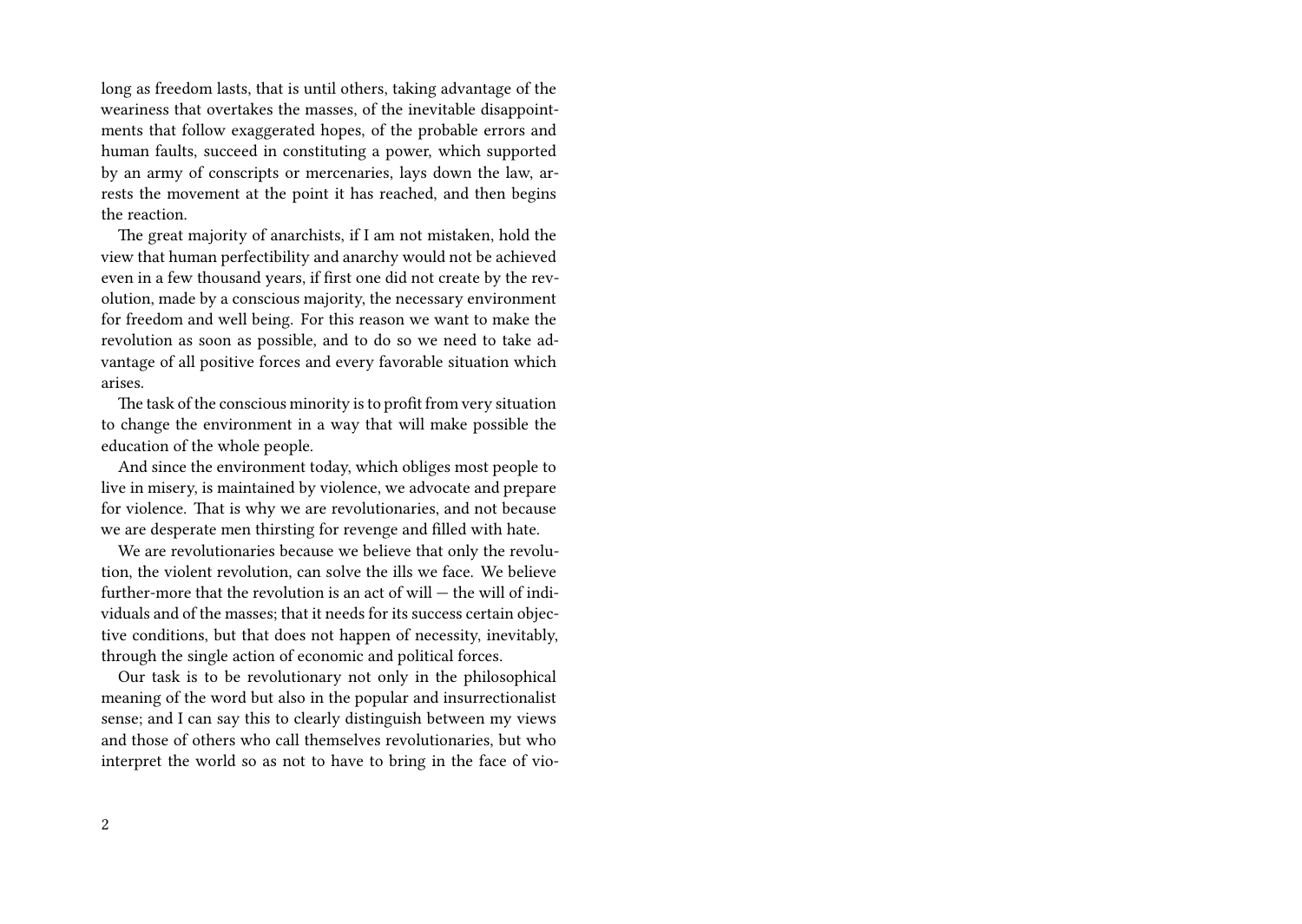by the authorities, and an absolute refusal to accept any position of command.

If we are unable to overthrow capitalism, we shall have to demand for ourselves and for all who want it, the right of free access to the necessary means of production to maintain an independent existence.

Advise when we have suggestions to offer; teach if we know more than others; set the example for a life based on free agreement between men; defend even with force if necessary and possible, our autonomy against any government provocation… but command, govern or rule — *never!*

In this way we shall not achieve anarchy, which cannot be imposed against the will of the people, but at least we shall be preparing the way for it. We do not have to wait indefinitely for the state to wither away or for our rulers to become part of the people and to give up their power over us if we can talk them out of their position.

lence, the insurrection which must open the way to revolutionary achievements.

Anarchy cannot be achieved until after the revolution which will sweep away the first material obstacles. It is clear then that our efforts must in the first instance be directed to making the revolution and in such a way that it is in the direction of anarchy. We have to provoke the revolution with all the means at our disposal and act in it as anarchists, by opposing the constitution of any authoritarian regime and putting into operation as much as we can of our program. Anarchists will have to take advantage of the increased freedom that we would have won. We will have to be morally and technically prepared to realize within the limits of our numbers, those forms of social life and cooperation which they consider best and most suitable for paving the way for the future.

We do not want to wait for the masses to become anarchist before making the revolution, since we are convinced that they will never become anarchist if the institutions which keep them enslaved are not first destroyed. And since we need the support of the masses to build up a force of sufficient strength and to achieve our specific task of radical change of society by the direct action of the masses, we must get closer to them, accept them as they are, and from within their ranks seek to push them forward as much as possible. That is of course, if we really intend to work for the practical achievement of our ideals, and are not content with preaching in the desert for the simple satisfaction of our intellectual pride.

We don't take revolution as synonymous with progress, with an historic view of life. I that sense all kinds of people are revolutionary. When one introduced the centuries into the argument, everyone will agree with everything he says. But when we speak of revolution, when the masses speak of revolution, as when one refers to it in history, one simply means the insurrection triumphant. Insurrections will be necessary as long as there are power groups which use their material force to exact obedience from the masses. And it is only too clear that there will be many more insurrections before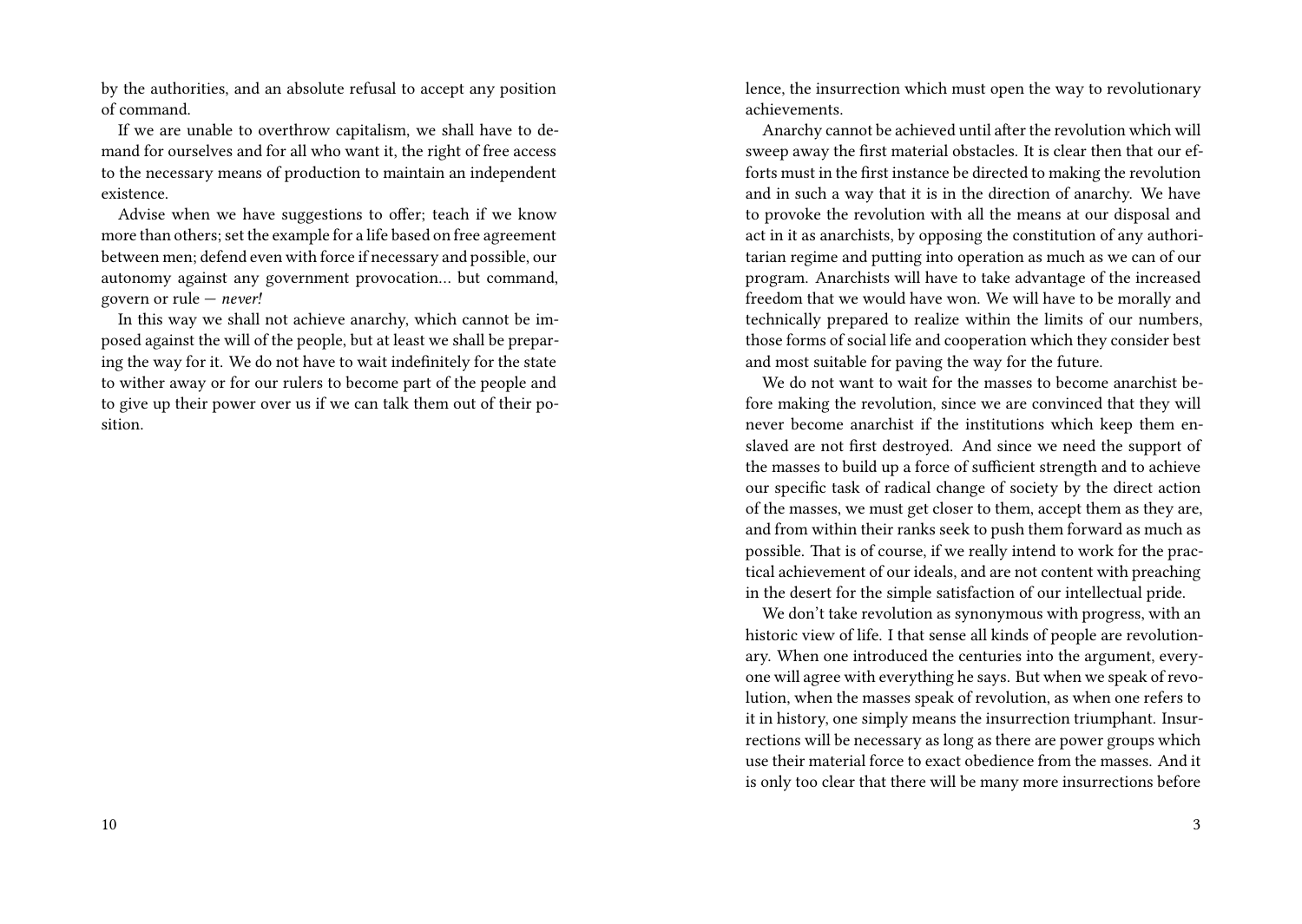the people win that minimum of indispensable conditions for free and peaceful development, when humanity will be able to advance towards its noblest objectives without cruel struggles and useless suffering.

By revolution we do not mean just the insurrection, but we must avoid replacing one state of coercion by another. We must clearly distinguish between the revolutionary act which destroys as much as it can of the old regime and puts in its place new institutions, and government which comes afterwards to halt the revolution and suppress as many of the revolutionary conquests as it can.

History teaches us that all advances that are the result of revolutions were secured in the period of popular enthusiasm, when either a recognized government did not exist or was too weak to make a stand against the revolution. But once the government was formed, so reaction started which served the interest of the old and the new privileged classes and took back from the people all that it could.

Our task then is to make, and to help others make, the revolution by taking advantage of every opportunity and all available forces: advancing the revolution as much as possible in its constructive as well as destructive role, and always remaining opposed to the formation of any government, either ignoring it or combating it to the limits of our capacities.

We will no more recognize as republican constitution than we would a parliamentary monarchy. We cannot stop it if the people want it; we might even occasionally be with them in fighting attempts to bring about a restoration of a monarchy; but we will want and will demand complete freedom for those who think as we do and who wish to live outside the tutelage and oppression of the government; to propagate their ideas by word and deed. Revolutionaries yes, but above all anarchists.

1. Destruction of all concentrations of political power is the first duty of oppressed people.

if it does not erupt in revolutionary action, either the government strangles it or the organization itself degenerates and breaks up and one has to start all over again from the beginning.

I would be unable to accept the view that all past revolutions though they were not anarchist revolutions were useless, nor that future ones which will still not be anarchist revolutions will be useless. I believe that the complete triumph of anarchy will come by evolution, gradually, rather than by violent revolution: when an earlier or several earlier revolutions will have destroyed the major military and economic obstacles which are opposed to the spiritual and material development of the people, and which are opposed to increasing production to the level of needs and desires.

In any case, if we take into account our sparse numbers and the prevalent attitude among most people, and if we do not wish to confuse our wishes with reality, we must expect that the next revolution will not be anarchist one, and therefore what is more pressing, is to think of what we can and must do in a revolution in which we will be a relatively small and badly armed minority. But we must beware of ourselves becoming less anarchist merely because he people are not ready for anarchy. If they want a government, it is unlikely that we will be able to prevent a new government being formed, but this is no reason for our not trying to persuade the people that government is useless and harmful or of preventing the government from also imposing on us and others like us who don't want it. We will have to exert ourselves to ensure that social life and especially economic standards improve without the intervention of government, and thus we must be as ready as possible to deal with the practical problems of production and distribution, remembering that those most suited to organize work are those who now do it. If we are unable to prevent the constitution of a new government, if we are unable to destroy it immediately, we should in either case refuse to support it in any shape or form. We should reject military conscription and refuse to pay taxes. Disobedience on principle, resistance to the bitter end against every imposition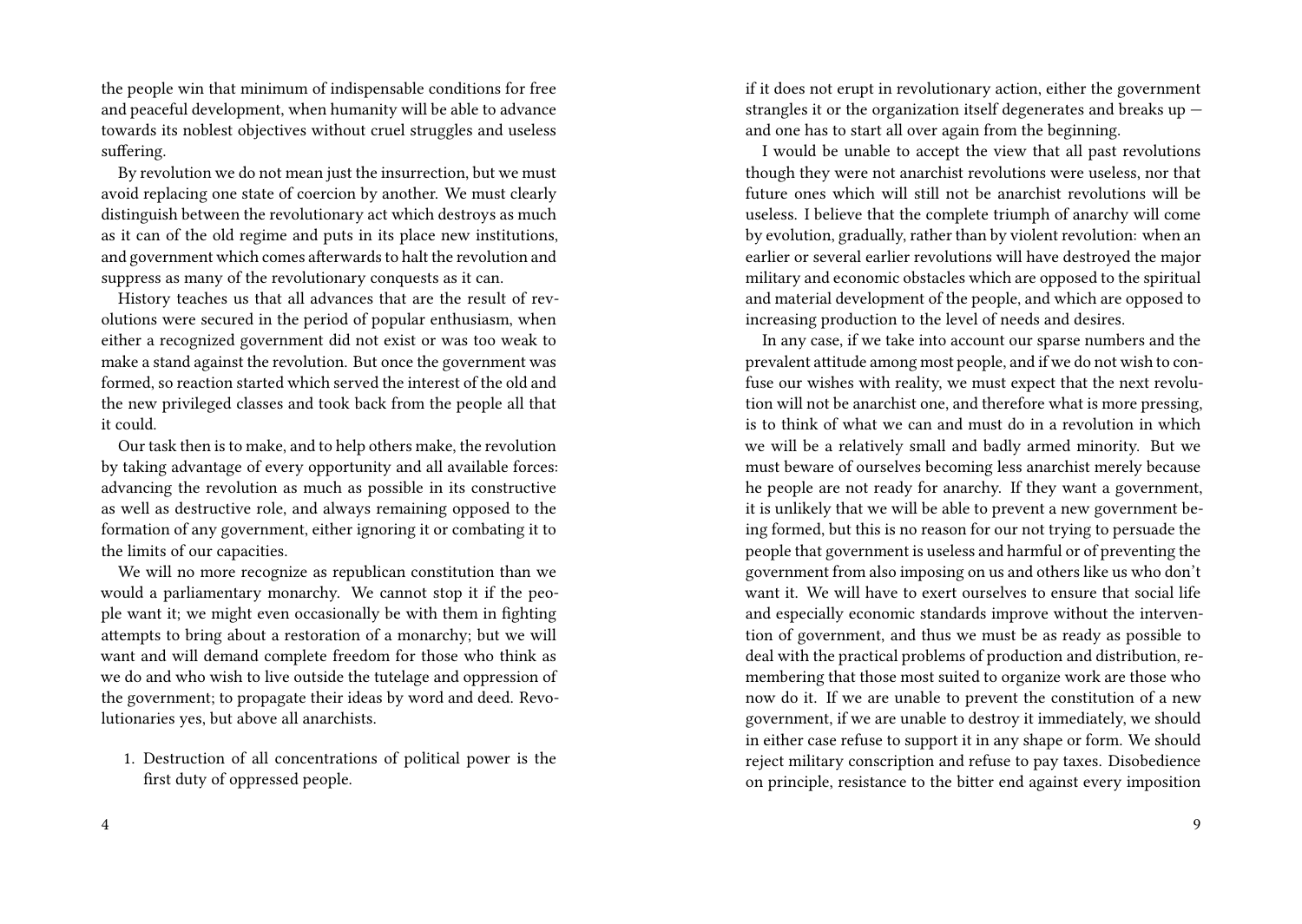mation of practice and experiment, and may as a result have to be modified, developed or adapted to the true moral and material conditions of time and place. What matters most of all is that the people, all people, should lose their sheep like instincts and habits with which their minds have been inculcated by an age-long slavery, and that they should learn to think and act freely. It is to this task of liberation that anarchists must devote their attention.

Once the government has been overthrown, or at least neutralized, it will be the task of the people, and especially of those among them who have initiative and organizing ability, to provide for the satisfaction of immediate needs and to prepare for the future by destroying privileges and harmful institutions and in the meantime seeing to it that those useful institutions which today serve the ruling class either exclusively or primarily, shall operate in favor of all equally.

Anarchists have the job of being the militant custodians of liberty against all aspirants to power and against the possible tyranny of the majority.

We are agreed in thinking that apart from the problem of assuring victory against the material forces of he adversary there is also the problem of giving life to the revolution after victory.

We are in agreement that a revolution which were to result in chaos would not be a vital revolution.

But one must not exaggerate, it should not be thought that we must, and can find a perfect solution for every possible problem. One should not want to foresee and determine too much, because instead of preparing for anarchy we might find ourselves indulging in unattainable dreams or ever becoming authoritarians, and consciously or otherwise, proposing to act like a government which in the name of freedom and the popular will subject people to its domination. The fact is that one cannot educate the people if they are not in a position, or obliged by necessity, to act for themselves, and that the revolutionary organization the people, useful and necessary as it is, cannot be stretched indefinitely: at a certain point

8

- 2. Any organization of an allegedly provisional revolutionary political power to achieve this destruction cannot be other than one trick more, and would be as dangerous to the people as are all present governments.
- 3. In refusing every compromise for the achievement of the revolution, workers of the world must establish solidarity in revolutionary action outside the framework of bourgeois politicians.

These anarchist principles which were formulated under the inspiration of Bakunin at the Congress of St. Imier, 1872, continue to point a good direction for us today. Those who have tried to act in contradiction to them have disappeared, because however defined, government, dictatorship and parliament can only lead the people back to slavery. All experience so far bears this out. Needless to say, for the delegates of St. Imier as for us and all anarchists, the abolition of political power is not possible without the simultaneous destruction of economic privilege.

There is a need for a revolution to eliminate the material forces which exist to defend privilege and to prevent every real social progress. This conviction has led many to believe that the only important thing is the insurrection, and to overlook what has to be done to prevent an insurrection from remaining a sterile act of violence against which an act of reactionary violence would be the eventual reply. For those who believe this, all fo the practical questions of organization, of how to make provisions for the distribution of food, are idle questions: for them these are matters which will solve themselves, or will be solved by those who come after us. Yet the conclusion we come to is this: Social reorganization is something we must all think about right now, and as the old is destroyed we shall have a more human and just society as well as one more receptive to future advances. The alternative is that "the leaders" will think about these problems, and we shall have